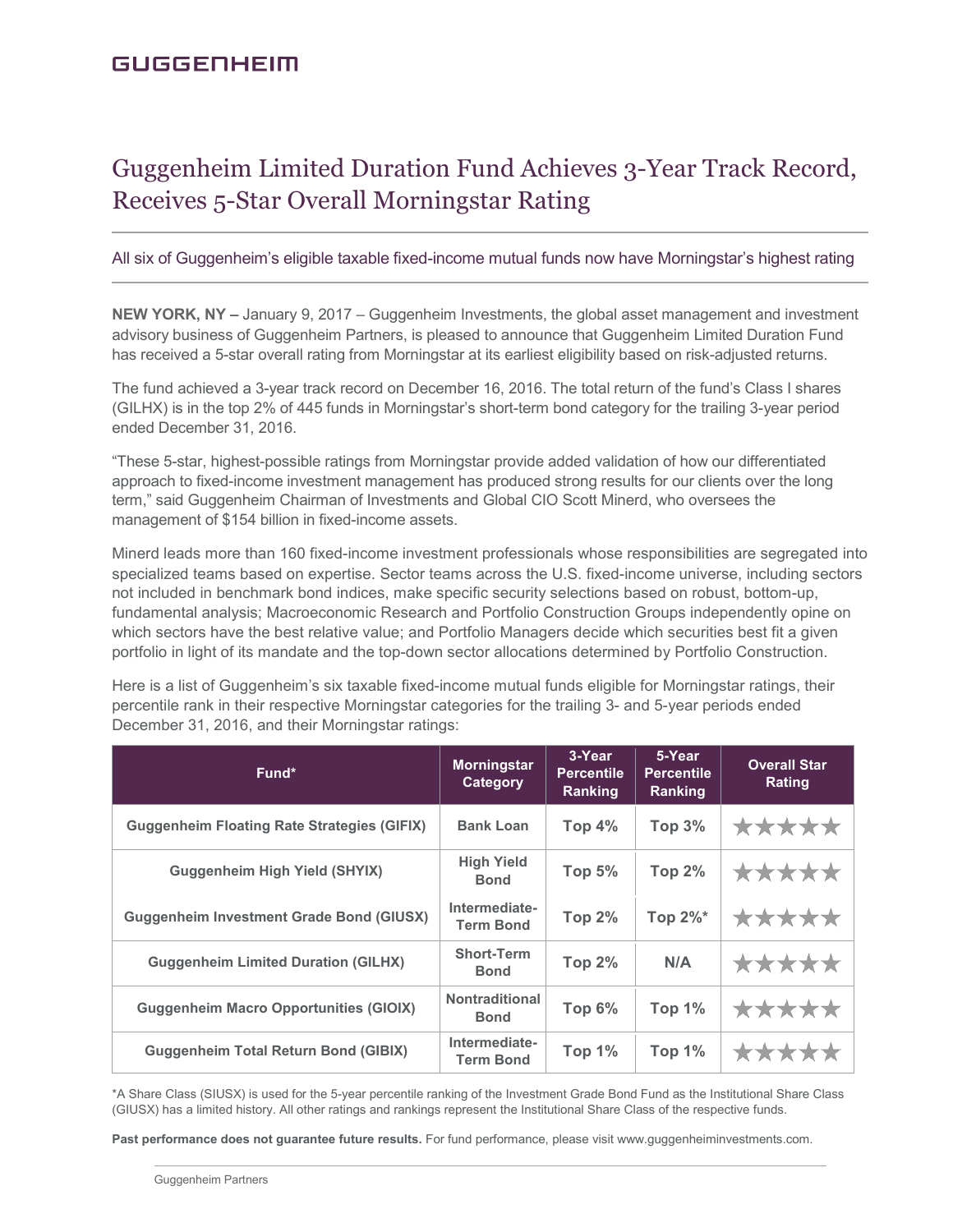## **GUGGENHEIM**

Guggenheim's rigorous and repeatable investment process is grounded in behavioral finance and the Nobel Economics prize-winning work on decision theory done by psychologist Dr. Daniel Kahneman.

"Behavioral finance is hardwired into our investment process," Minerd said. "In contrast to a star-based system where decisions are made by one person or a small group of people, we believe disaggregating the process ultimately leads to better investment outcomes."

"As a result, our portfolios look very different from benchmarks in terms of design, structure, and allocation. The process by which we've segregated duties and allowed people to focus on their specialization has improved the work done by each group and our performance overall."

Guggenheim Limited Duration Fund invests in a broad universe of fixed income securities in an attempt to maximize yield and diversification.<sup>1</sup> Therefore, the fund may be of interest to investors seeking attractive riskadjusted returns. Shorter-duration<sup>2</sup> fixed income securities are generally less sensitive to rising interest rates than longer-duration securities. Consequently, the fund's limited duration may benefit investors seeking preservation of capital during periods of rising rates. Guggenheim Investments has a distinguished history of serving institutional and high-net worth investors. The fund offers investors access to Guggenheim's recognized investment expertise.3

#### **About Guggenheim Investments**

Guggenheim Investments is the global asset management and investment advisory division of Guggenheim Partners, with \$204 billion<sup>4</sup> in assets across fixed-income, equity, and alternative strategies. We focus on the return and risk needs of insurance companies, corporate and public pension funds, sovereign wealth funds, endowments and foundations, consultants, wealth managers, and high-net-worth investors. Our 275+ investment professionals perform rigorous research to understand market trends and identify undervalued opportunities in areas that are often complex and underfollowed. This approach to investment management has enabled us to deliver innovative strategies providing diversification and attractive long-term results.

1Diversification neither assures a profit nor eliminates the risk of experiencing investment losses. 2Duration is a measure of interest-rate sensitivity of a fixed-income security based on an interest rate change of 1% or 100 basis points. 32015 and 2016 Lipper Awards. Best Fixed Income - Small Fund Group. 4Guggenheim Investments total asset figure is as of 09.30.2016 and includes \$10.7bn of leverage for assets under management and \$0.5bn for assets for which we provide administrative services. Guggenheim Investments represents the following affiliated investment management businesses of Guggenheim Partners, LLC: Guggenheim Partners Investment Management, LLC, Security Investors, LLC, Guggenheim Funds Investment Advisors, LLC, Guggenheim Funds Distributors, LLC, Guggenheim Real Estate, LLC, GS GAMMA Advisors, LLC, Guggenheim Partners Europe Limited and Guggenheim Partners India Management.

Source: ©2017 Morningstar Inc. All rights reserved. The information contained herein is proprietary to Morningstar and/or its content providers. It may not be copied or distributed and is not warranted to be accurate, complete or timely. Neither Morningstar nor its content providers are responsible for any damages or losses arising from any use of this information.

The Morningstar Rating for funds, or "star rating", is calculated for managed products with at least a three-year history and does not include the effect of sales charges. Exchange-traded funds and open-end mutual funds are considered a single population for comparative purposes. It is calculated based on a Morningstar Risk-Adjusted Return measure that accounts for variation in a managed product's monthly excess performance, placing more emphasis on downward variations and rewarding consistent performance. The top 10% of products in each product category receive 5 stars, the next 22.5% receive 4 stars, the next 35% receive 3 stars, the next 22.5% receive 2 stars, and the bottom 10% receive 1 star. The Overall Morningstar Rating is derived from a weighted average of the performance figures associated with its three-, five-, and 10-year (if applicable) Morningstar Rating metrics.

The Institutional class for each Fund was rated, based on its risk-adjusted returns, 5 stars for the overall, 3-year, and 5 year periods among 208, 208, and 157 Bank Loan funds (Floating Rate Strategies Fund), 602, 602, and 477 High Yield funds (High Yield Fund), 236, 236, and 157 Nontraditional Bond funds (Macro Opportunities Fund), 869, 869, and 759